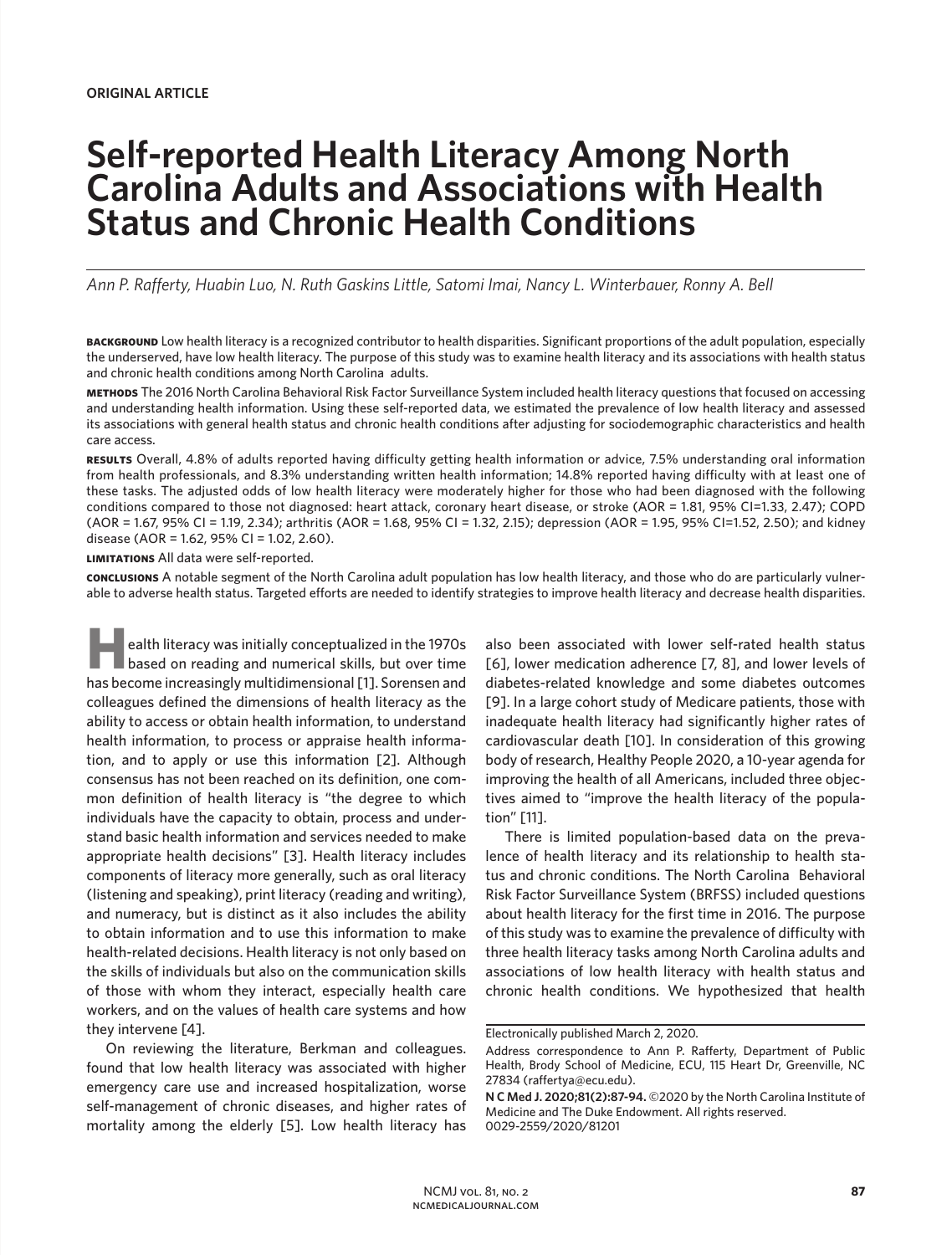literacy problems would be more common among racial/ ethnic minorities and those with low levels of formal education and household income, and that low health literacy would be associated with poorer health status and chronic conditions.

## **Methods**

The BRFSS is a random telephone survey of adults aged 18 years or older conducted annually by all 50 states, the District of Columbia, and several US territories and coordinated by the Centers for Disease Control and Prevention (CDC). The BRFSS collects self-reported information on health behaviors, preventive health practices, and chronic health conditions related to the leading causes of death and disability. State-level questionnaires include the required core questions from the CDC, selected CDC-supported optional modules, and state-added questions [12]. The CDC developed a three-question BRFSS Health Literacy optional module focused on health information and advice-seeking skills, oral literacy, and print literacy. This optional module was first offered in 2016 and fielded by the District of Columbia and 16 states, including North Carolina. The 2016 North Carolina BRFSS data were downloaded from the CDC BRFSS website (www.cdc.gov/brfss) and analyzed for this analysis (N = 5,569).

## *Measurements*

*Health literacy.* The three health literacy questions were: 1) "How difficult is it for you to get advice or information about health or medical topics if you need it?" (get health advice or information); 2) "How difficult is it for you to understand information that doctors, nurses and other health professionals tell you?" (understand oral health information); and 3) "In general, how difficult is it for you to understand written health information?" (understand written health information). Pre-coded responses were: "Very easy"; "Somewhat easy"; "Somewhat difficult"; and "Very difficult." Not-applicable response categories were available for the first question ("I don't look for health information") and the third question ("I don't pay attention to written health information.") and were considered missing in the analysis. "Somewhat difficult" and "Very difficult" responses were combined into one category ("difficult"). Low health literacy was defined as having difficulty with one or more of the three health literacy tasks.

*Sociodemographic characteristics and health care access.*  We included the following sociodemographic variables in the analysis: age (young adults aged 18-34 years, middleaged adults aged 35-64 years, older adults aged  $\geq 65$  years), gender (male, female), education (< high school, high school graduate, some college,  $\geq$  college graduate), and annual household income (< \$25,000, \$25,000–\$49,999, ≥ \$50,000, missing). Information on race, Hispanic ethnicity, and interview language (English, Spanish) was combined into a race/ ethnicity variable (non-Hispanic White, non-Hispanic Black, English-speaking Hispanic, Spanish-speaking Hispanic, other). The following health care access variables were examined: health insurance (yes, no), and personal doctor (yes, no).

*Health status and chronic conditions.* The health status and chronic conditions variables included: self-rated general health (excellent/very good/good versus fair/poor) and diagnosis of chronic health conditions (asthma, skin cancer, non-skin cancers, chronic obstructive pulmonary disease [COPD], arthritis, depression, kidney disease, and diabetes). We created a categorical variable for number of chronic health conditions (0, 1,  $\geq$  2) following the algorithm of Ward and Black [13].

## *Statistical Analysis*

Prevalence of each level of difficulty (very easy, somewhat easy, difficult) was calculated for each of the three health literacy measures (getting health advice or information, understanding oral health information, and understanding written health information). These prevalence estimates were also calculated by sociodemographic characteristics and indicators of health care access because of their underlying importance to describing health. The prevalence of low health literacy (having difficulty with one or more health literacy tasks) was examined by health status and chronic health conditions. Rao-Scott chi-square tests were used to assess bivariate relationships; statistical significance for the chi-square tests was set at *P* < .001 because of the number of statistical tests conducted. Logistic regression models were used to assess the bivariate relationships between low health literacy and health status and chronic health conditions after adjusting for sociodemographic and health care access variables. Analysis weights calculated by the CDC were used; these weights incorporate the sampling design and adjust to demographic characteristics of the population, making the resulting estimates more representative of the North Carolina adult population. Data were analyzed using SAS Version 9.4 (Cary, NC); we used SAS survey procedures to account for the complex survey design and analysis weights, and all results were weighted (except for sample sizes).

## **Results**

# *Health Literacy by Sociodemographic and Health Care Access Characteristics*

Tables 1a–1c present results from each of the three health literacy questions by categories of the sociodemographic characteristics, health insurance, and whether the respondent had a personal doctor. Over three-quarters (76.8%) reported that it was very easy to get health advice or information, 18.4% found it somewhat easy, and 4.8% found it difficult; 63.7% found understanding oral health information very easy, 32.0% somewhat easy, and 7.5%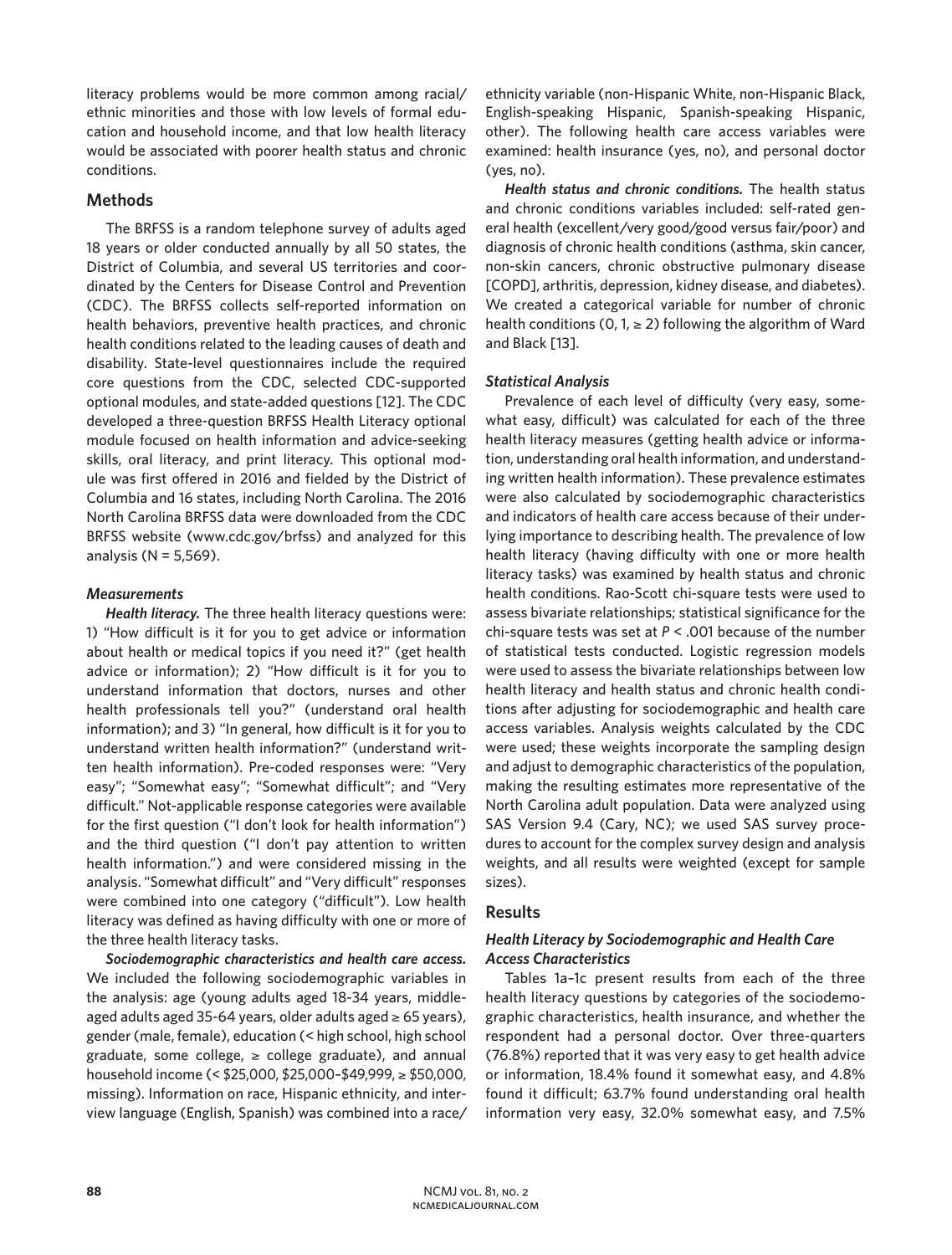### **table 1a.**

**Level of Difficulty For North Carolina Adults to Get Advice or Information About Health Care or Medical Topics\* By Sociodemographic Characteristics and Health Access, 2016 North Carolina BRFSS** 

|                                | <b>Unweighted</b><br>sample size | Very easy<br>% | Somewhat easy<br>% | <b>Difficult</b><br>% | P-value** |
|--------------------------------|----------------------------------|----------------|--------------------|-----------------------|-----------|
| Total                          | 5234                             | 76.8           | 18.4               | 4.8                   |           |
| Age in years                   |                                  |                |                    |                       |           |
| $18 - 34$                      | 890                              | 75.5           | 20.2               | 4.4                   | 0.346     |
| 35-64                          | 2645                             | 77.1           | 17.6               | 5.3                   |           |
| $65+$                          | 1640                             | 78.1           | 17.9               | 4.0                   |           |
| Gender                         |                                  |                |                    |                       |           |
| Male                           | 2280                             | 75.5           | 20.0               | 4.6                   | 0.101     |
| Female                         | 2951                             | 77.9           | 17.0               | 5.1                   |           |
| Race/ethnicity                 |                                  |                |                    |                       |           |
| White, non-Hispanic            | 3561                             | 78.7           | 17.4               | 3.9                   | < 0.001   |
| Black, non-Hispanic            | 1043                             | 79.5           | 16.1               | 4.4                   |           |
| Hispanic, English speaking     | 111                              | 73.5           | 20.8               | 5.8                   |           |
| Hispanic, Spanish speaking     | 218                              | 44.3           | 38.7               | 17.0                  |           |
| Other                          | 247                              | 70.6           | 21.6               | 7.8                   |           |
| Education                      |                                  |                |                    |                       |           |
| Less than high school graduate | 536                              | 56.7           | 29.8               | 13.5                  | < 0.001   |
| High school graduate           | 1429                             | 72.5           | 22.2               | 5.3                   |           |
| Some college                   | 1576                             | 80.7           | 16.0               | 3.2                   |           |
| College graduate               | 1680                             | 87.5           | 10.9               | 1.5                   |           |
| Household income               |                                  |                |                    |                       |           |
| Less than \$25,000             | 1332                             | 64.2           | 25.5               | 10.2                  | < 0.001   |
| \$25,000-49,999                | 1144                             | 73.8           | 22.8               | 3.3                   |           |
| \$50,000 or greater            | 1849                             | 86.9           | 11.9               | 1.2                   |           |
| Missing                        | 909                              | 76.5           | 16.7               | 6.7                   |           |
| <b>Health care access</b>      |                                  |                |                    |                       |           |
| Health insurance               |                                  |                |                    |                       |           |
| No                             | 560                              | 55.2           | 27.6               | 17.2                  | < 0.001   |
| Yes                            | 4656                             | 80.0           | 17.0               | 3.0                   |           |
| Personal doctor                |                                  |                |                    |                       |           |
| None                           | 819                              | 66.3           | 23.4               | 10.4                  | < 0.001   |
| At least one                   | 4404                             | 79.2           | 17.1               | 3.6                   |           |

\*\*Rao-Scott chi-square *P*-value

found it difficult (Table 1b); and 64.2% found understanding written information very easy, 27.5% somewhat easy, and 8.3% found this task difficult (Table 1c). Statistically significant associations (*P* < .001) were found between each health literacy task and race/ethnicity, education, household income, and health insurance. Age was significantly associated with only difficulty understanding written health information, which ranged from 6.7% of those aged 18-64 years to 9.8% of those aged 65 years or older (*P* < .001). Having a personal doctor was significantly associated with getting health information or advice and with understanding what doctors and other health professionals said orally.

# *Low Health Literacy by Health Status and Chronic Conditions*

We estimated that 14.8% of North Carolina adults had low health literacy, based on self-reported difficulty with one or more health literacy tasks. Table 2 presents the prevalence of low health literacy and adjusted odds ratios by general health status and chronic conditions. The adjusted odds of low health literacy among those in fair or poor health were over twice the odds for those in excellent to good health (AOR = 2.14, 95% confidence interval [CI] = 1.65, 2.77). Those who had ever been diagnosed with a heart attack, coronary heart disease, or stroke; chronic obstructive pulmonary disease (COPD); arthritis; depression;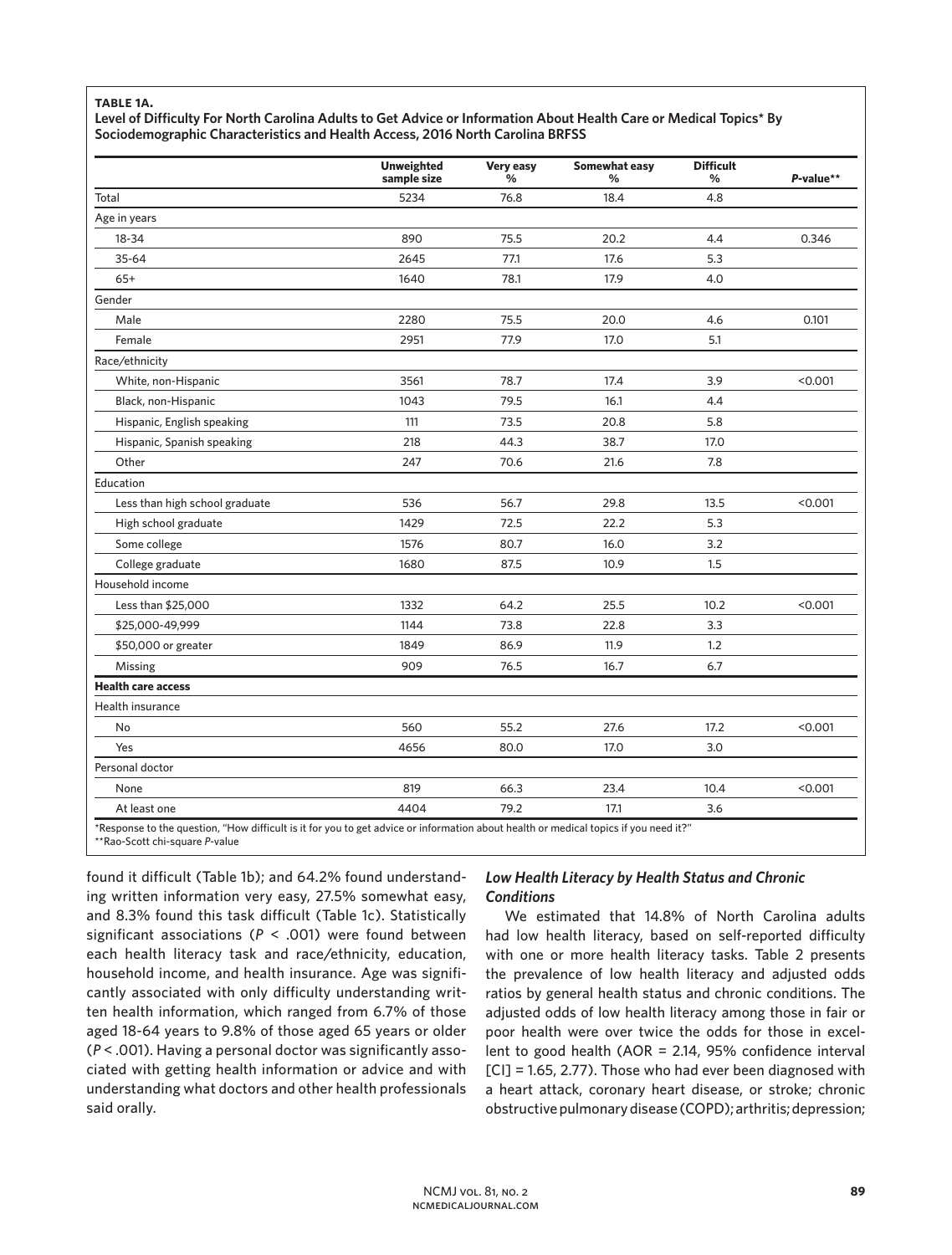### **table 1b.**

**Level of Difficulty For North Carolina Adults to Understand Oral Information from Health Professionals\* by Sociodemographic Characteristics and Health Care Access, 2016 North Carolina BRFSS** 

|                                | <b>Unweighted</b><br>sample size | Very easy<br>$\frac{0}{0}$ | Somewhat easy<br>% | <b>Difficult</b><br>% | P-value** |
|--------------------------------|----------------------------------|----------------------------|--------------------|-----------------------|-----------|
| Total                          | 5516                             | 63.7                       | 28.8               | 7.5                   |           |
| Age in years                   |                                  |                            |                    |                       |           |
| 18-34                          | 953                              | 62.1                       | 32.0               | 5.8                   | 0.155     |
| 35-64                          | 2762                             | 64.5                       | 27.0               | 8.5                   |           |
| $65+$                          | 1738                             | 63.3                       | 29.4               | 7.3                   |           |
| Gender                         |                                  |                            |                    |                       |           |
| Male                           | 2437                             | 61.4                       | 30.9               | 7.7                   | 0.029     |
| Female                         | 3076                             | 65.7                       | 27.0               | 7.3                   |           |
| Race/ethnicity                 |                                  |                            |                    |                       |           |
| White, non-Hispanic            | 3719                             | 65.2                       | 28.3               | 6.6                   | < 0.001   |
| Black, non-Hispanic            | 1114                             | 65.8                       | 26.7               | 7.6                   |           |
| Hispanic, English speaking     | 115                              | 62.4                       | 32.2               | 5.4                   |           |
| Hispanic, Spanish speaking     | 244                              | 36.1                       | 44.9               | 19.0                  |           |
| Other                          | 269                              | 61.1                       | 28.7               | 10.1                  |           |
| Education                      |                                  |                            |                    |                       |           |
| Less than high school graduate | 629                              | 41.8                       | 39.0               | 19.1                  | < 0.001   |
| High school graduate           | 1521                             | 59.5                       | 31.7               | 8.7                   |           |
| Some college                   | 1639                             | 67.9                       | 27.1               | 5.0                   |           |
| College graduate               | 1712                             | 76.6                       | 21.4               | 2.0                   |           |
| Household income               |                                  |                            |                    |                       |           |
| Less than \$25,000             | 1441                             | 52.1                       | 34.8               | 13.1                  | < 0.001   |
| \$25,000-49,999                | 1204                             | 61.3                       | 32.1               | 6.7                   |           |
| \$50,000 or greater            | 1894                             | 74.2                       | 23.2               | 2.6                   |           |
| Missing                        | 977                              | 61.5                       | 28.1               | 10.4                  |           |
| <b>Health care access</b>      |                                  |                            |                    |                       |           |
| Health insurance               |                                  |                            |                    |                       |           |
| No                             | 614                              | 49.4                       | 36.7               | 13.9                  | < 0.001   |
| Yes                            | 4884                             | 66.0                       | 27.5               | 6.5                   |           |
| Personal doctor                |                                  |                            |                    |                       |           |
| None                           | 904                              | 56.2                       | 33.3               | 10.5                  | < 0.001   |
| At least one                   | 4600                             | 56.6                       | 27.7               | 6.8                   |           |

\*\*Rao-Scott chi-square *P*-value

or kidney disease had 62%-95% higher odds of low health literacy compared with those who did not have that diagnosis. In addition, those who had been diagnosed with two or more of these chronic health conditions had over twice the odds of having low health literacy compared with those who had not been diagnosed with any of them (AOR = 2.22, 95% CI = 1.64, 2.99).

## **Discussion**

The 2016 BRFSS results showed that 5%–8% of North Carolina adults had difficulty getting health advice or information, understanding oral health information, and understanding written health information. We estimated that 14.8%, or nearly 1.2 million North Carolina adults, had difficulty with at least one of these tasks, thus limiting their ability to access health care and make informed, appropriate health care decisions. Difficulty with each of the examined health literacy tasks was strongly associated with lower socioeconomic status and race/ethnicity. The 2003 National Assessment of Adult Literacy (NAAL), a national populationbased survey that assessed English literacy using objective measures and included 28 health-related questions, estimated that only 12% of US adults had proficient health literacy, 53% intermediate health literacy, 22% basic, and 14% below basic health literacy [14]. Despite the differences in scope (28 questions versus three questions) and measurement (objective measurement of text comprehension versus subjective self-report of one's own ability) between the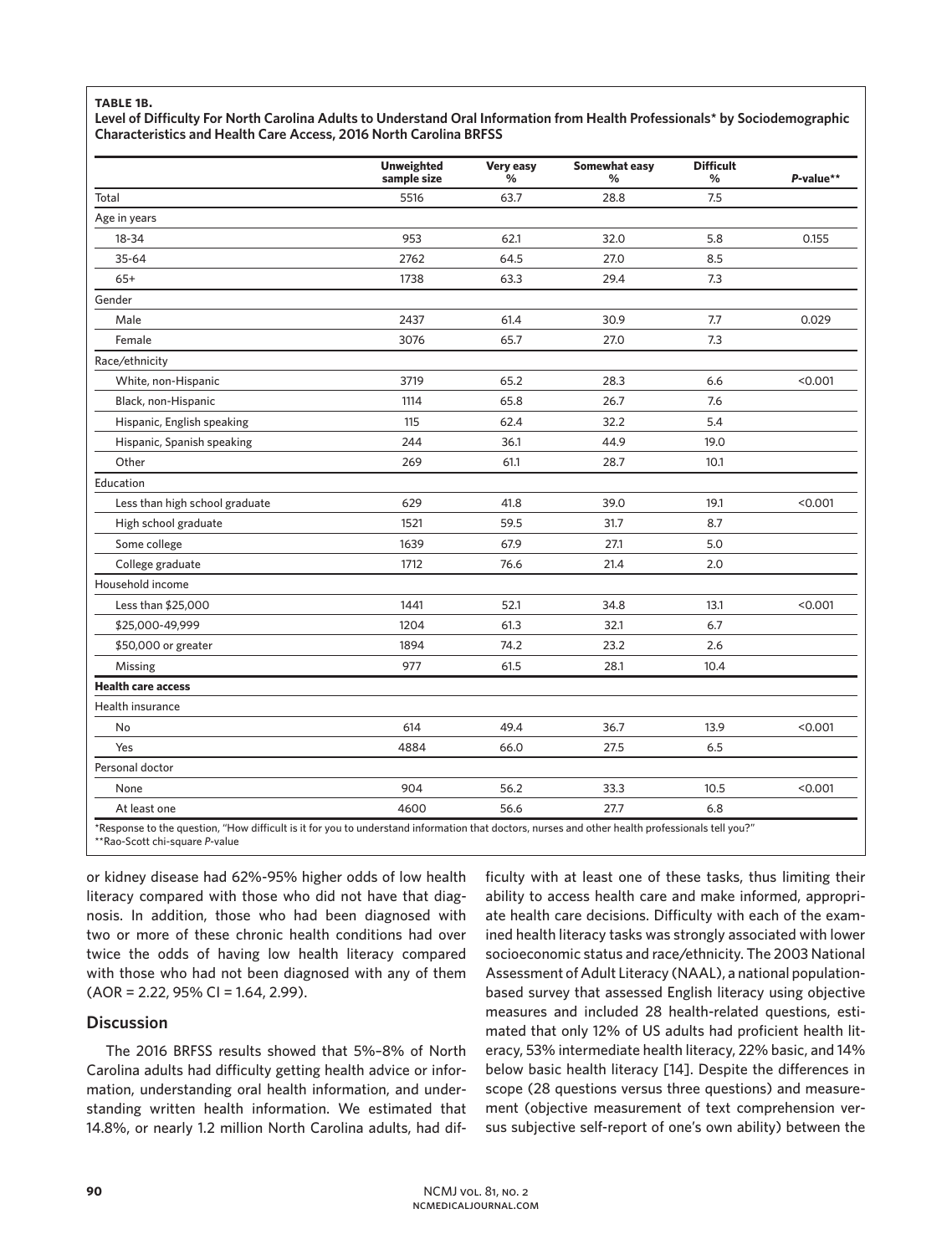#### **table 1c.**

**Level of Difficulty for North Carolina Adults to Understand Written Health Information\* by Sociodemographic Characteristics and Health Care Access, 2016 North Carolina BRFSS** 

|                                | <b>Unweighted</b><br>sample size | Very easy<br>% | <b>Somewhat easy</b><br>% | <b>Difficult</b><br>% | P-value** |
|--------------------------------|----------------------------------|----------------|---------------------------|-----------------------|-----------|
| Total                          | 5265                             | 64.2           | 27.5                      | 8.3                   |           |
| Age in years                   |                                  |                |                           |                       |           |
| 18-34                          | 902                              | 67.4           | 25.9                      | 6.7                   | < 0.001   |
| $35 - 64$                      | 2662                             | 66.0           | 25.4                      | 8.6                   |           |
| $65+$                          | 1642                             | 56.5           | 33.8                      | 9.8                   |           |
| Gender                         |                                  |                |                           |                       |           |
| Male                           | 2297                             | 61.7           | 29.1                      | 9.1                   | 0.024     |
| Female                         | 2966                             | 66.3           | 26.0                      | 7.7                   |           |
| Race-ethnicity                 |                                  |                |                           |                       |           |
| White, non-Hispanic            | 3558                             | 66.0           | 26.6                      | 7.4                   | < 0.001   |
| Black, non-Hispanic            | 1059                             | 63.0           | 28.7                      | 8.3                   |           |
| Hispanic, English speaking     | 109                              | 72.5           | 17.9                      | 9.6                   |           |
| Hispanic, Spanish speaking     | 229                              | 38.5           | 42.0                      | 19.5                  |           |
| Other                          | 260                              | 62.6           | 26.2                      | 11.3                  |           |
| Education                      |                                  |                |                           |                       |           |
| Less than high school graduate | 546                              | 38.0           | 37.5                      | 24.5                  | < 0.001   |
| High school graduate           | 1427                             | 56.4           | 33.8                      | 9.8                   |           |
| Some college                   | 1600                             | 70.1           | 24.9                      | 4.9                   |           |
| College graduate               | 1679                             | 79.4           | 18.6                      | 2.0                   |           |
| Household income               |                                  |                |                           |                       |           |
| Less than \$25,000             | 1331                             | 50.9           | 33.1                      | 16.1                  | < 0.001   |
| \$25,000-49,999                | 1164                             | 61.0           | 32.6                      | 6.4                   |           |
| \$50,000 or greater            | 1853                             | 75.0           | 22.0                      | 3.0                   |           |
| Missing                        | 917                              | 64.0           | 25.1                      | 10.9                  |           |
| <b>Health care access</b>      |                                  |                |                           |                       |           |
| Health insurance               |                                  |                |                           |                       |           |
| No                             | 577                              | 52.6           | 31.8                      | 15.6                  | < 0.001   |
| Yes                            | 4672                             | 65.9           | 26.9                      | 7.2                   |           |
| Personal doctor                |                                  |                |                           |                       |           |
| None                           | 844                              | 59.4           | 30.3                      | 10.3                  | 0.024     |
| At least one                   | 4412                             | 65.3           | 26.8                      | 7.9                   |           |

\*\*Rao-Scott chi-square *P*-value

NAAL and the BRFSS measurements, the NAAL 14% estimate of those with below basic health literacy was similar in magnitude to the estimate of North Carolina adults who had difficulty with at least one of the three health literacy tasks (14.8%). We also found relationships similar to those reported by NAAL between low health literacy and low education, low income, and Hispanic ethnicity. Another example of population-based measurement of health literacy comes from the 2012 Kansas BRFSS, which included a module of three self-report health literacy questions developed by Chew and colleagues [15]; these survey results indicated that 8.6% of adults in Kansas had low health literacy [16].

The 2016 North Carolina BRFSS showed that, even after adjusting for sociodemographic characteristics and health

care access, fair-to-poor general health status was associated with low health literacy, as were heart disease/stroke, COPD, arthritis, depression, and kidney disease. Our results indicated that the adjusted odds of low health literacy increased consistently with the number of chronic health conditions, and that those with two or more conditions had over twice the odds of low health literacy compared with those who had not been diagnosed with any of these conditions. We estimated that in 2016 approximately 325,000 North Carolina adults had difficulty with health literacy tasks and also had two or more chronic health conditions (data not shown).

National attention has been focused on health literacy; national organizations have convened experts and issued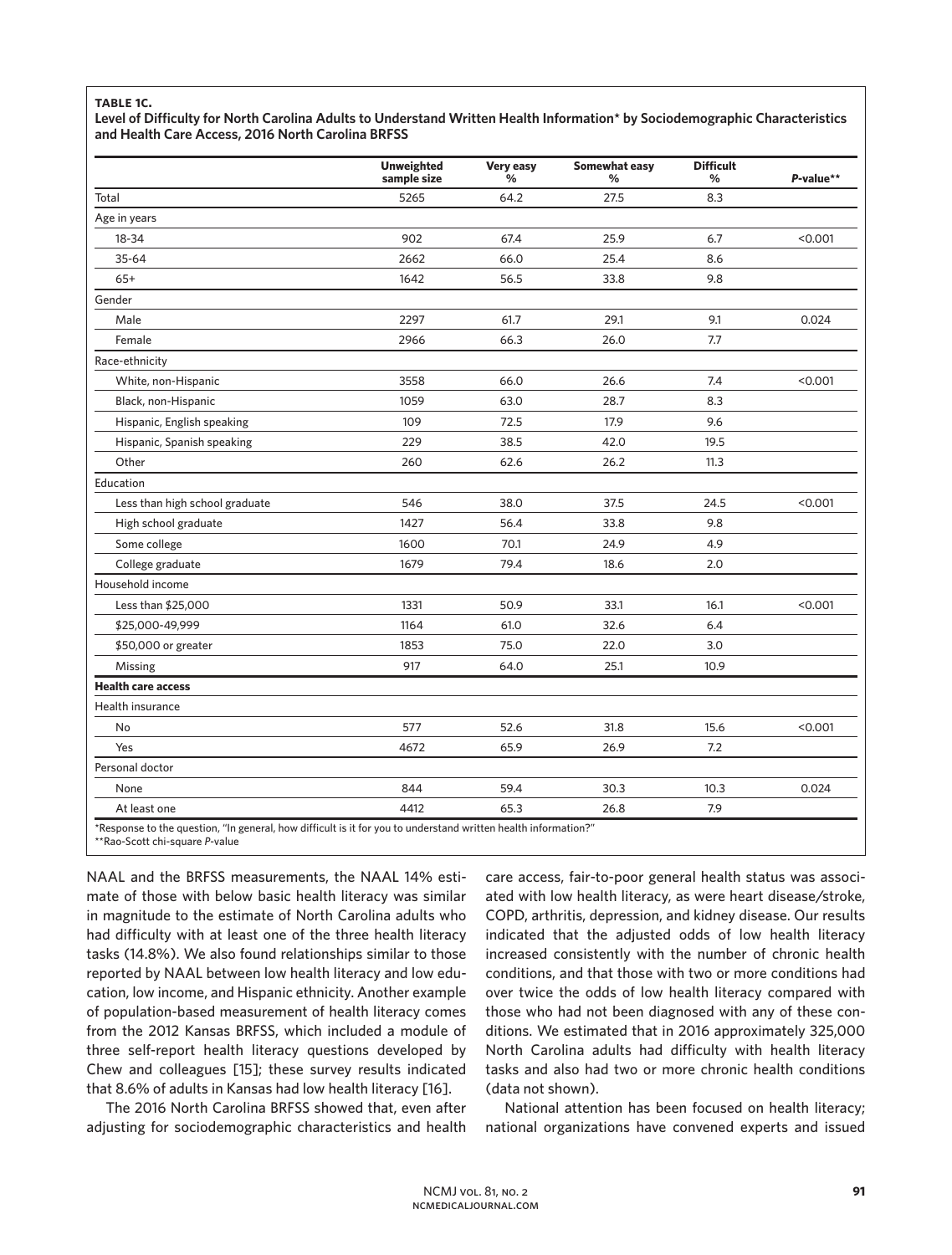### **table 2.**

**Prevalence of Low Health Literacy (Difficulty with One or More Health Literacy Tasks) and Adjusted Odds Ratios by General Health Status and Chronic Health Conditions, North Carolina BRFSS 2016** 

|                                                     | <b>Unweighted</b><br>sample size | <b>Having difficulty with</b><br>$\geq$ 1 health literacy tasks |             | Adjusted odds ratio (AOR)** |                            |
|-----------------------------------------------------|----------------------------------|-----------------------------------------------------------------|-------------|-----------------------------|----------------------------|
|                                                     |                                  | $\frac{0}{0}$                                                   | $P$ -value* | <b>AOR</b>                  | 95% confidence<br>interval |
| Total                                               | 5311                             | 14.8                                                            |             |                             |                            |
| <b>Health status</b>                                |                                  |                                                                 |             |                             |                            |
| General health                                      |                                  |                                                                 |             |                             |                            |
| Fair - poor                                         | 1122                             | 31.0                                                            | < 0.001     | 2.14                        | 1.65, 2.77                 |
| Excellent - good                                    | 4175                             | 10.9                                                            |             | 1.00                        |                            |
| <b>Chronic health conditions</b>                    |                                  |                                                                 |             |                             |                            |
| Had heart attack, coronary heart disease, or stroke |                                  |                                                                 |             |                             |                            |
| Yes                                                 | 674                              | 26.4                                                            | < 0.001     | 1.81                        | 1.33, 2.47                 |
| No                                                  | 4585                             | 13.3                                                            |             | 1.00                        |                            |
| Current asthma                                      |                                  |                                                                 |             |                             |                            |
| Yes                                                 | 436                              | 22.6                                                            | < 0.001     | 1.34                        | 0.94, 1.92                 |
| No                                                  | 4848                             | 14.1                                                            |             | 1.00                        |                            |
| Skin cancer                                         |                                  |                                                                 |             |                             |                            |
| Yes                                                 | 552                              | 16.2                                                            | 0.474       | 1.19                        | 0.83, 1.70                 |
| No                                                  | 4749                             | 14.7                                                            |             | 1.00                        |                            |
| Other cancer                                        |                                  |                                                                 |             |                             |                            |
| Yes                                                 | 465                              | 19.3                                                            | 0.033       | 1.41                        | 0.97, 2.04                 |
| No                                                  | 4837                             | 14.5                                                            |             | 1.00                        |                            |
| COPD                                                |                                  |                                                                 |             |                             |                            |
| Yes                                                 | 455                              | 28.6                                                            | < 0.001     | 1.67                        | 1.19, 2.34                 |
| No                                                  | 4839                             | 13.6                                                            |             | 1.00                        |                            |
| Arthritis                                           |                                  |                                                                 |             |                             |                            |
| Yes                                                 | 1770                             | 21.0                                                            | < 0.001     | 1.68                        | 1.32, 2.15                 |
| No                                                  | 3518                             | 12.3                                                            |             | 1.00                        |                            |
| Depression                                          |                                  |                                                                 |             |                             |                            |
| Yes                                                 | 1070                             | 23.9                                                            | < 0.001     | 1.95                        | 1.52, 2.50                 |
| No                                                  | 4219                             | 12.6                                                            |             | 1.00                        |                            |
| Kidney Disease                                      |                                  |                                                                 |             |                             |                            |
| Yes                                                 | 212                              | 25.4                                                            | < 0.001     | 1.62                        | 1.02, 2.60                 |
| No                                                  | 5083                             | 14.4                                                            |             | 1.00                        |                            |
| <b>Diabetes</b>                                     |                                  |                                                                 |             |                             |                            |
| Yes                                                 | 782                              | 20.3                                                            | < 0.001     | 1.44                        | 0.85, 1.53                 |
| No                                                  | 4523                             | 14.0                                                            |             | 1.00                        |                            |
| Multiple chronic conditions                         |                                  |                                                                 |             |                             |                            |
| $\geq$ 2 conditions                                 | 1378                             | 23.9                                                            | < 0.001     | 2.22                        | 1.64, 2.99                 |
| 1 condition                                         | 1503                             | 13.7                                                            |             | 1.31                        | 0.97, 1.75                 |
| No chronic conditions                               | 2429                             | 11.6                                                            |             | 1.00                        |                            |
| *Rao-Scott chi-square P-value                       |                                  |                                                                 |             |                             |                            |

\*\*Adjusted for age, gender, race-ethnicity, education, household income, health insurance, and personal doctor

policy papers. The Institute of Medicine of the National Academies (now the National Academy of Medicine) convened the Committee on Health Literacy and published *Health Literacy: A Prescription to End Confusion* in 2004 which included many policy recommendations [3]. The US Department of Health and Human Services convened a

Health Literacy Workgroup, which resulted in the release of a National Action Plan to Improve Health Literacy in May 2010 that outlined a vision of a society that "provides everyone with access to accurate and actionable health information, delivers person-centered health information and services, and supports lifelong learning and skills to promote good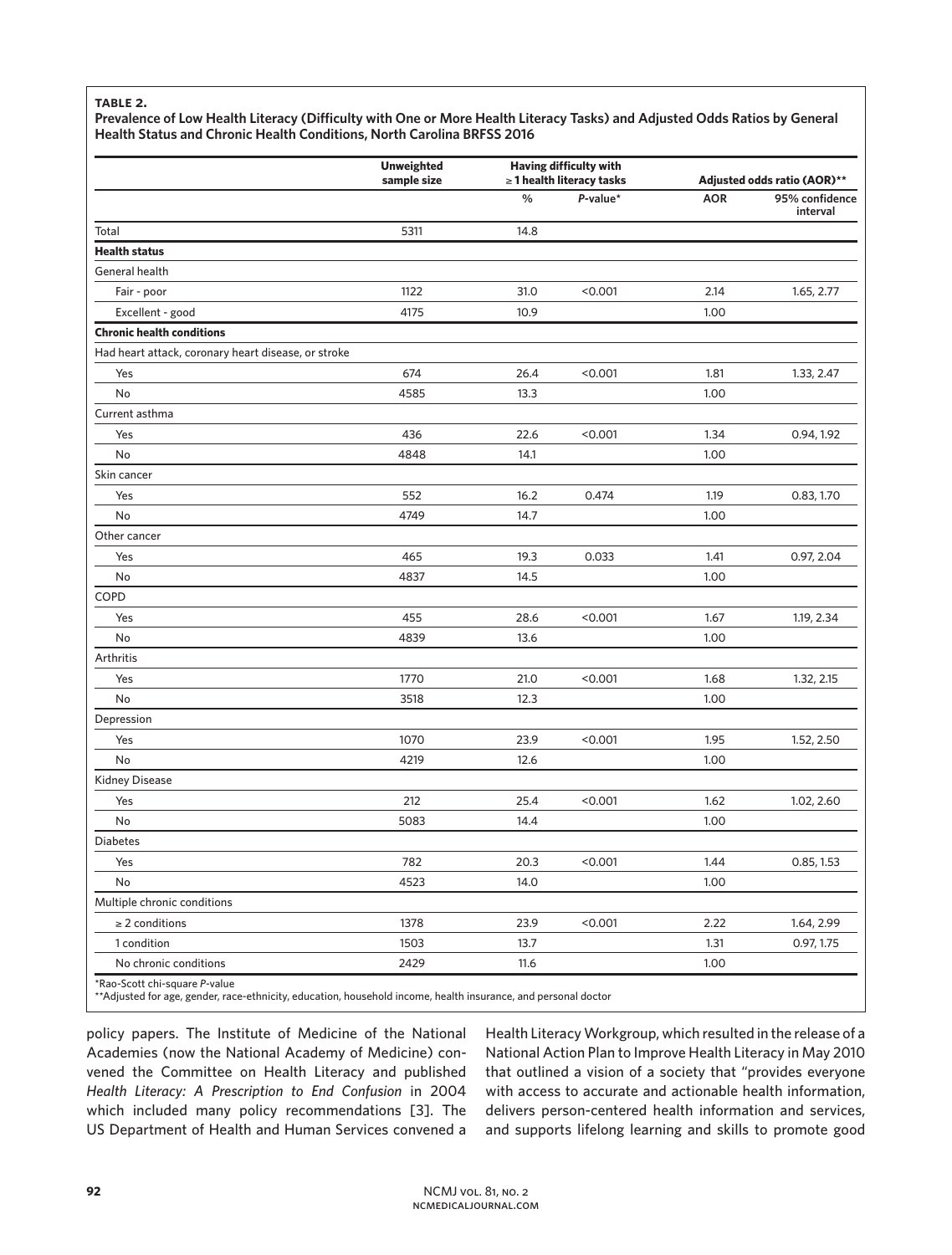health" [17]. This national action plan also included seven interdisciplinary goals for achieving this vision, emphasizing that health literacy has interpersonal and system-level components as well as individual-level ones. Three of the goals from this action plan relate directly to health care: 1) "Develop and disseminate health and safety information that is accurate, accessible, and actionable;" 2) "Promote changes in the health care system that improve health information, communication, informed decision-making, and access to health services;" and 3) "Increase the dissemination and use of evidence-based health literacy practices and interventions" [17]. The North Carolina Institute of Medicine also convened a task force to study health literacy in North Carolina that produced a 2007 report with 14 state-specific recommendations [18]. These state-specific recommendations ranged from incorporating health literacy curricula into the training of new health professionals and continuing education for practitioners, to developing requirements for oral and written consumer medication information and prescription labeling, to testing new models of care that would improve health literacy in North Carolina [18]. A 2010 update reported that 11 of the 14 recommendations had been partially implemented [19].

Low health literacy may have important consequences for North Carolina, which has a population over 10 million and was ranked the ninth largest state in the United States in 2017 [20]. North Carolina has a less educated population than the United States as a whole, which would tend to increase problems with health literacy. Approximately 14% of North Carolinians aged 25 or older have less than a high school education compared with approximately 10% of this age group in the wider United States [21]; the North Carolina high school graduation rate is also lower than that of the United States as a whole (83% versus 86%) [22]. The most current North Carolina BRFSS results indicate that over half of North Carolina adults have at least one chronic disease, 26% have one chronic disease, and an additional 27% have two or more [23]. As people live longer, and live longer with chronic conditions, it will be a continuing challenge for the medical community to ensure that adults in North Carolina have adequate, understandable medical information available to them in order that they can optimally manage their conditions.

## **Limitations**

The data from the North Carolina BRFSS are selfreported, and these estimates are likely to underestimate the true prevalence of low health literacy due to social desirability bias and nonresponse from some of those who are the least health literate. Another limitation is that exposure to and need for health care and information about health would affect these self-report measures of health literacy. For example, an adult who is in good health and has little need for health care beyond an annual checkup may think that they easily understand oral and written health informa-

tion, however, they may be unaware that they would have difficulty if they were in a position to need such information. The data used in this analysis are cross-sectional, so cause and effect cannot be examined. There is still no consensus on the definition of or conceptual framework for health literacy [24, 25], which limits our ability to compare our results with those from other sources. To our knowledge, there has been no validation work done specifically on the three subjective BRFSS health literacy questions, although there has been some validation work on other subjective measures of health literacy by comparing results of new tools with those from an older objectively measured tool, for example, the work of Chew and colleagues [15].

Our study showed that a notable level of low health literacy exists among North Carolina adults, especially among those with lower socioeconomic status and those with multiple chronic health conditions. Reducing the barriers to accessing and understanding health information for all people in North Carolina has become a priority. A two-pronged approach is needed: now and in the foreseeable future there is a need to make health information available and understandable to all, and health literacy needs to be a focus in our education system—both the K-12 system as well as adult education—to develop a more health-literate and healthy society. NCM

**Ann P. Rafferty, PhD** associate professor, Department of Public Health, Brody School of Medicine, East Carolina University, Greenville, North Carolina.

**Huabin Luo, PhD** assistant professor, Department of Public Health, Brody School of Medicine, East Carolina University, Greenville, North Carolina.

**N. Ruth Gaskins Little, EdD, MPH** assistant professor and vice chair, Department of Public Health, Brody School of Medicine, East Carolina University, Greenville, North Carolina.

**Satomi Imai, PhD** social research specialist, Department of Public Health, Brody School of Medicine, East Carolina University, Greenville, North Carolina.

**Nancy L. Winterbauer, PhD, MS** associate professor, Department of Public Health, Brody School of Medicine, East Carolina University, Greenville, North Carolina.

**Ronny A. Bell, PhD, MS** professor and chair, Department of Public Health, Brody School of Medicine, East Carolina University, Greenville, North Carolina.

#### **Acknowledgments**

We wish to thank Sara Stevens for her contributions to this manuscript.

Some results from this manuscript were presented in oral format at the 2018 North Carolina Public Health Association Fall Education Conference, December 12–14, 2018.

Potential conflicts of interest. All authors have no relevant conflicts of interest.

#### **References**

- 1. Berkman ND, Davis TC, McCormack L. Health literacy: what is it? J Health Communication. 2010;15:9-19.
- 2. Sorensen K, Van den Broucke S, Fullam J, et al. Health literacy and public health: a systematic review and integration of definitions and models. BMC Public Health. 2012;12:80.
- 3. Institute of Medicine. Health literacy: A prescription to end confusion. Washington, DC: The National Academy Press; 2004.
- 4. Brach C, Keller D, Hernandez LM, et al. Ten attributes of health literate health care organizations. Washington, DC: National Academy of Sciences; June 2012. https://nam.edu/wp-content/uploads